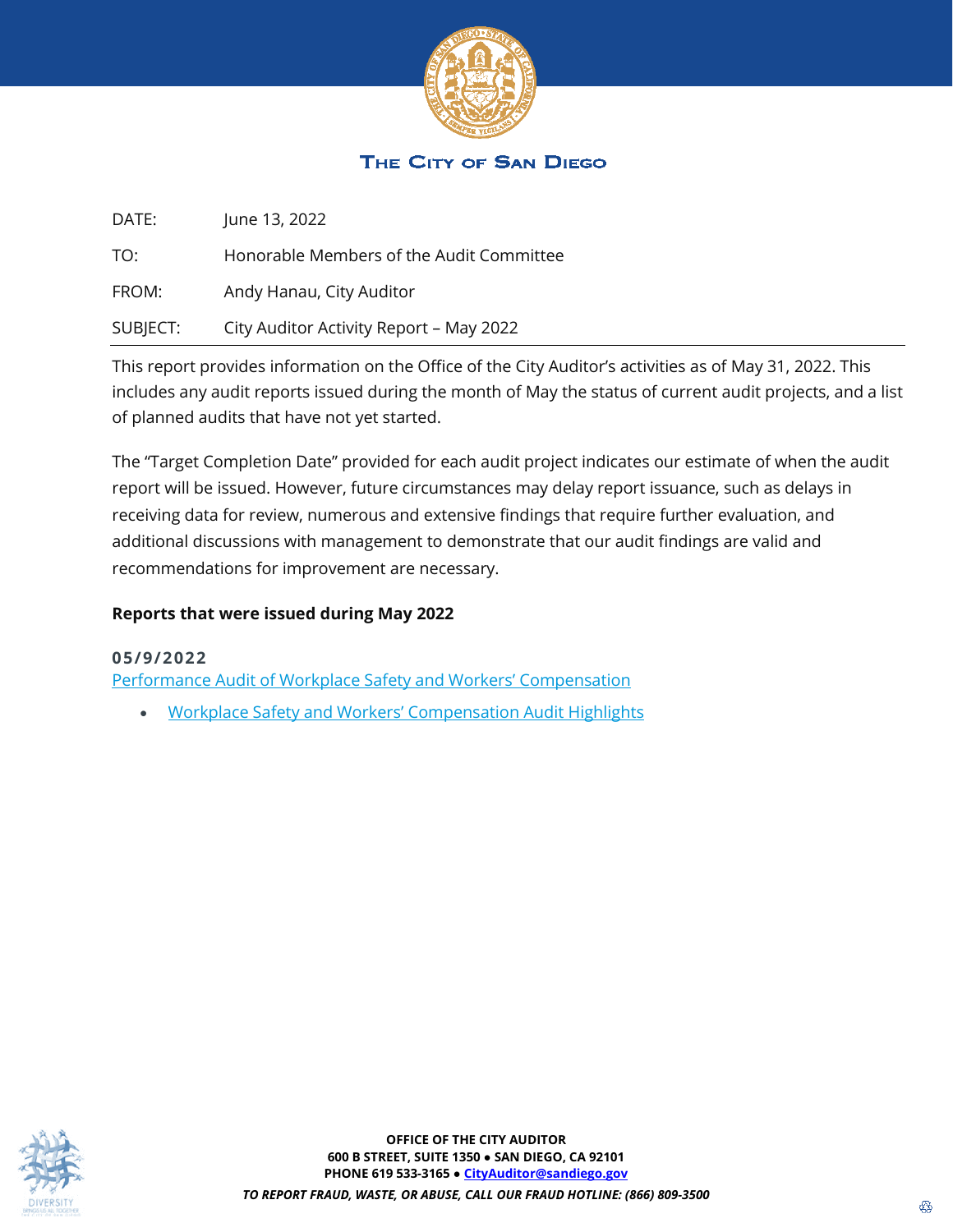## **Audits in Progress – Report Writing Stage**

| <b>Audit</b>                                                                                                                                            | <b>Audit Objective</b>                                                                                                                                                                                                                                                                                                                                                                                                                                                                                                              | <b>Target</b><br><b>Completion</b><br><b>Date</b> | <b>Audit</b><br><b>Hours</b><br><b>Used</b> | <b>Budgeted</b><br><b>Hours</b> |
|---------------------------------------------------------------------------------------------------------------------------------------------------------|-------------------------------------------------------------------------------------------------------------------------------------------------------------------------------------------------------------------------------------------------------------------------------------------------------------------------------------------------------------------------------------------------------------------------------------------------------------------------------------------------------------------------------------|---------------------------------------------------|---------------------------------------------|---------------------------------|
| <b>San Diego Police</b><br>Department-<br><b>Management of</b><br><b>Body Worn</b><br><b>Cameras</b>                                                    | The objectives are to (1) review SDPD's<br>policies and procedures regarding body<br>camera footage and determine if they<br>are aligned with best practices and local,<br>state, and federal regulations; and (2) to<br>determine whether internal controls are<br>in place to ensure body camera footage<br>is properly collected, maintained, and<br>monitored by appropriate personnel<br>and whether the appropriate audit trail<br>is captured when information is<br>accessed.                                               | July<br>2022                                      | 2,108                                       | 2,000                           |
| <b>Annual Mission</b><br><b>Bay Fund Audit</b><br><b>FY2021</b>                                                                                         | The Annual Mission Bay Funds Audit is<br>required by the City Charter, Article V,<br>Section 55.2 (e). The objective of this<br>audit is to verify the prior fiscal year<br>collection, allocation, and use of Mission<br>Bay and San Diego Regional Parks<br>Improvement Funds are in compliance<br>with City Charter requirements.                                                                                                                                                                                                | July<br>2022                                      | 203                                         | 300                             |
| <b>IT Application</b><br><b>Audit of the Fire</b><br><b>Department's</b><br><b>Emergency</b><br><b>Response</b><br><b>Management (9-</b><br>1-1) System | The objective for this audit is to test the<br>effectiveness of the IT general controls<br>and IT security controls of the Fire<br>Department's Emergency Response<br>Management (9-1-1) System. Specifically,<br>(1) Ensure the Vesta Service Level<br>Agreement (SLA) and contractual<br>services are sufficiently defined and<br>monitored to facilitate effective<br>management. (2) Assess AT&T's<br>maintenance and security management<br>of the Vesta System. (3) Evaluate the San<br>Diego Fire-Rescue Department's (SDFD) | July<br>2022                                      | 380                                         | 600                             |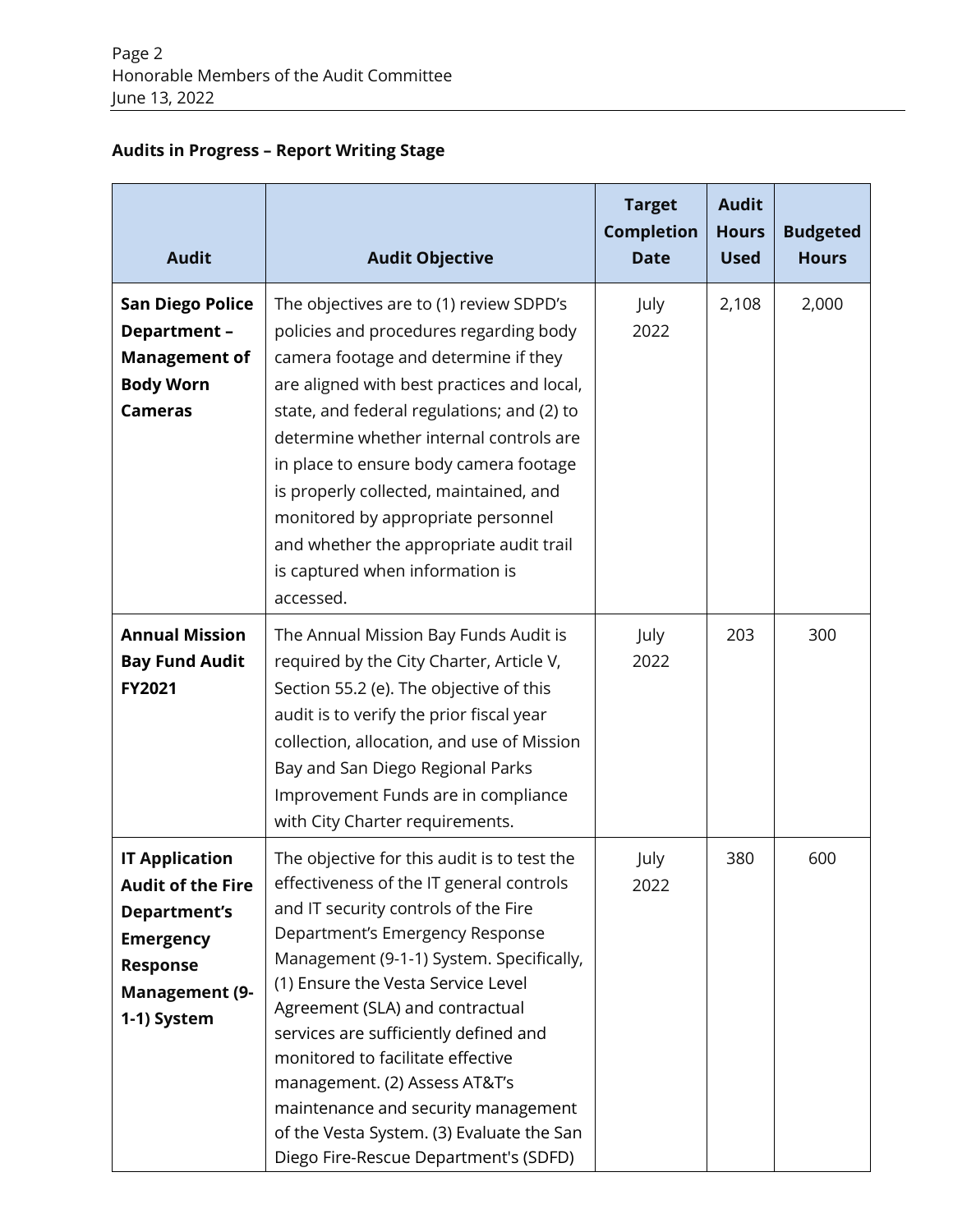| <b>Audit</b> | <b>Audit Objective</b>                                                                                                | <b>Target</b><br><b>Completion</b><br><b>Date</b> | <b>Audit</b><br><b>Hours</b><br><b>Used</b> | <b>Budgeted</b><br><b>Hours</b> |
|--------------|-----------------------------------------------------------------------------------------------------------------------|---------------------------------------------------|---------------------------------------------|---------------------------------|
|              | ability to receive emergency calls during<br>a 911 Public Service Access Point (PSAP)<br>outage and restore services. |                                                   |                                             |                                 |

# **Audits in Progress – Fieldwork Stage**

| <b>Audit</b>                                                                                | <b>Audit Objective</b>                                                                                                                                                                                                                                                                                                                                                                                                                      | <b>Target</b><br><b>Completion</b><br><b>Date</b> | <b>Audit</b><br><b>Hours</b><br><b>Used</b> | <b>Budgeted</b><br><b>Hours</b> |
|---------------------------------------------------------------------------------------------|---------------------------------------------------------------------------------------------------------------------------------------------------------------------------------------------------------------------------------------------------------------------------------------------------------------------------------------------------------------------------------------------------------------------------------------------|---------------------------------------------------|---------------------------------------------|---------------------------------|
| <b>Get It Done</b><br><b>Application and</b><br><b>Service Request</b><br><b>Management</b> | The objectives are to 1) Determine how<br>efforts such as establishing service level<br>commitments and enhancing customer<br>communications may be used to<br>improve overall satisfaction. 2)<br>Determine whether consolidating<br>customer service portals could improve<br>the City's customer service experience.                                                                                                                     | October<br>2022                                   | 1,229                                       | 1,800                           |
| <b>San Diego Police</b><br>Department-<br><b>Vehicle Towing</b><br><b>Process</b>           | The objectives are to (1) Evaluate the<br>financial, equity, and public benefit<br>effects of the City's Vehicle Towing<br>program, and how those effects may<br>vary under alternative vehicle towing<br>policy and fee models. (2) Determine the<br>extent to which the City monitors and<br>evaluates contractor performance, in<br>accordance with the City's Contract<br>Compliance Guide, Council Policy 500-03,<br>and the contract. | October<br>2022                                   | 585                                         | 1,800                           |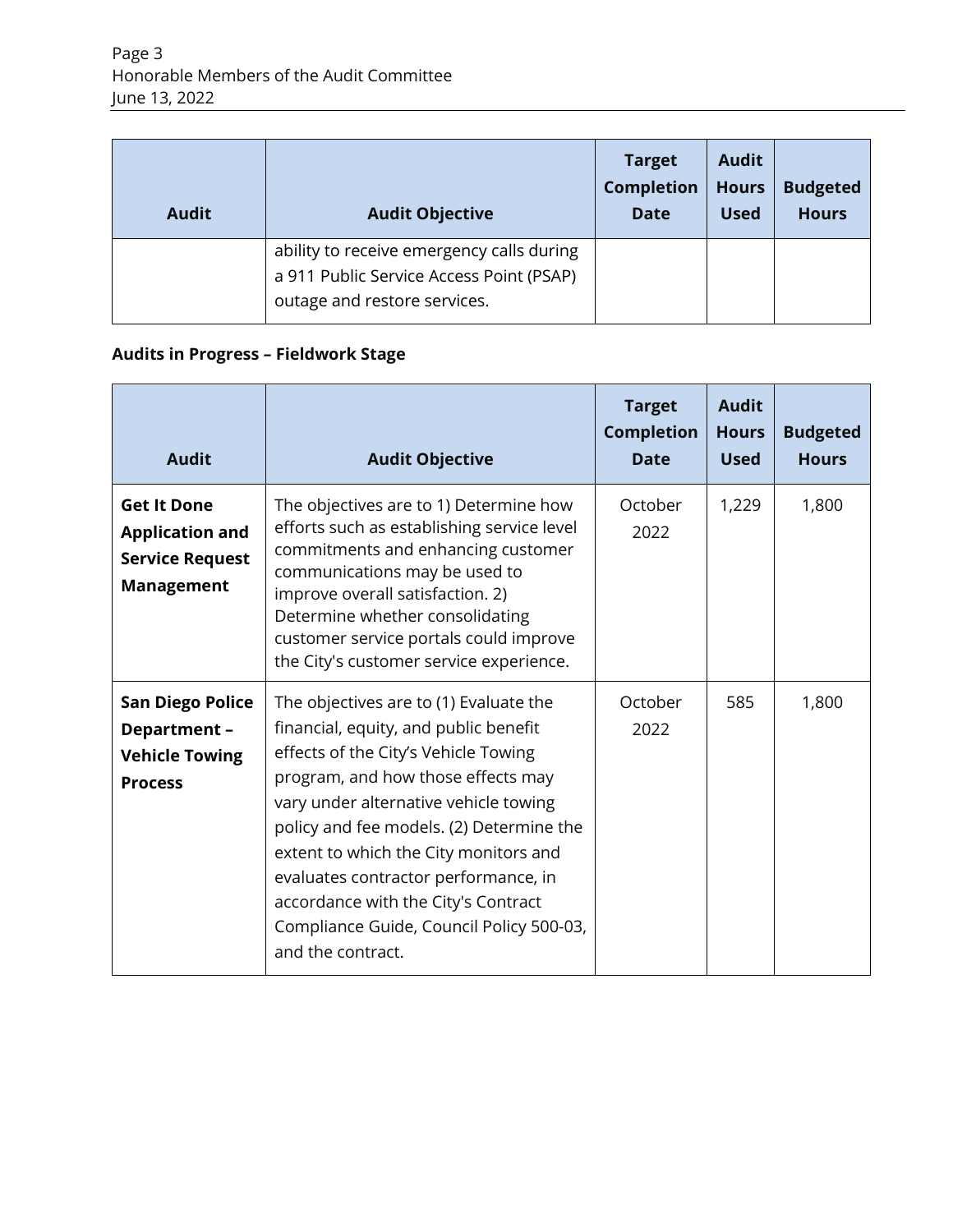## **As of May, we do not have any Audits in Progress – Planning Stage**

## **Other Audit Activity**

| <b>Audit</b>                                                  | <b>Audit Objective</b>                                                                                                                                                                                                                                                                                                     | <b>Target</b><br><b>Completion</b><br><b>Date</b> | <b>Audit</b><br><b>Hours</b><br><b>Used</b> | <b>Budgeted</b><br><b>Hours</b> |
|---------------------------------------------------------------|----------------------------------------------------------------------------------------------------------------------------------------------------------------------------------------------------------------------------------------------------------------------------------------------------------------------------|---------------------------------------------------|---------------------------------------------|---------------------------------|
| Follow-up on<br><b>Audit Report</b><br><b>Recommendations</b> | We report the implementation status<br>on a semi-annual follow-up report,<br>and we periodically issue other<br>recommendation follow-up reports.<br>On October 19, 2021, we issued our<br><b>Recommendation Follow-up Report</b><br>for the period June 30, 2021.                                                         | On-going                                          | 868                                         | 1,400                           |
| Fraud, Waste, and<br><b>Abuse Hotline</b>                     | City Auditor investigative staff<br>reviews Fraud Hotline calls received<br>and performs investigations for<br>allegations of material fraud, waste,<br>or abuse. Reports are issued for<br>substantiated fraud-related<br>allegations, and we issue a Quarterly<br>Fraud Hotline Report with the status<br>of activities. | On-going                                          | 3,149                                       | 2,960                           |

## **FY2022 Planned Audits Not Yet Started**

| <b>Planned Audits</b>                                             | <b>Estimated Audit</b><br><b>Hours</b> |  |  |
|-------------------------------------------------------------------|----------------------------------------|--|--|
| Annual Central Stores Inventory Audit FY2022                      | 200                                    |  |  |
| IT Performance Audit of Fire-Safety Department's Network Security | 1,000                                  |  |  |
| Homeless Strategies / Housing Commission                          | 2,200                                  |  |  |
| Public Works: Engineering & Capital Projects                      | 2,400                                  |  |  |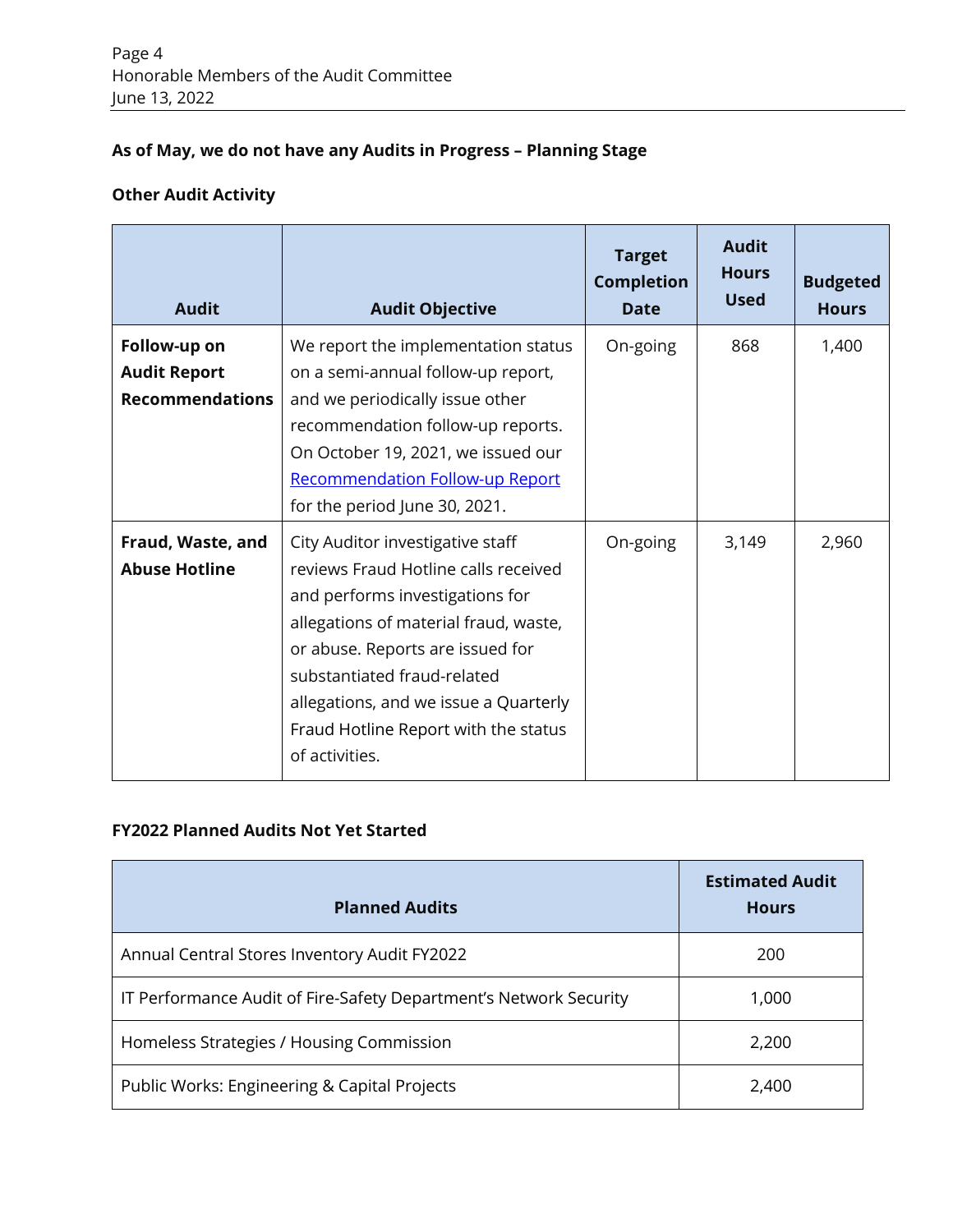### **Audit Reports and Other Work Products Completed During FY2022**

#### **07/21/2021**

[Performance Audit of The City's Use of Cares Act Funding](https://www.sandiego.gov/sites/default/files/22-001_cares_act.pdf)

#### **07/22/2021**

[Performance Audit of the City's Major Building Acquisition Process](https://www.sandiego.gov/sites/default/files/22-002_building_acquisition_process.pdf)

#### **09/16/2021**

[Agreed-Upon Procedures Report Related on Central Stores Physical Inventory -](https://www.sandiego.gov/sites/default/files/22-003_fy21_central_stores_aup.pdf) Fiscal Year 2021

#### **10/20/2021**

[Performance Audit of the City's General Fund User Fees](https://www.sandiego.gov/sites/default/files/22-004_user_fees.pdf)

#### **10/21/2021**

[City Auditor's Quarterly Fraud Hotline Report -](https://www.sandiego.gov/sites/default/files/city_auditors_quarterly_fraud_hotline_report_fiscal_year_2022_qtr1.pdf) Q1 Fiscal Year 2022

#### **11/10/2021**

[Performance Audit of Equity in Recreation Programming](https://www.sandiego.gov/sites/default/files/22-005_equity_recreation_programming.pdf)

• [Equity in Recreation Programming Highlights](https://www.sandiego.gov/sites/default/files/22-005_equity_recreation_programming_highlights_0.pdf)

#### **01/12/2022**

[City Auditor's Quarterly Fraud Hotline Report -](https://www.sandiego.gov/sites/default/files/city_auditors_quarterly_fraud_hotline_report_-_q2_fiscal_year_2022.pdf) Q2 Fiscal Year 2022

#### **01/14/2022**

[Performance Audit of the City's Financial Condition](https://www.sandiego.gov/sites/default/files/22-006_fiscal_condition.pdf)

• [Financial Condition Highlights](https://www.sandiego.gov/sites/default/files/22-006_fiscal_condition_highlights_0.pdf)

#### **02/9/2022**

[Performance Audit of the City's Lease Management and Renewal Process](https://www.sandiego.gov/sites/default/files/22-007_lease_mgmt_renewal_process.pdf)

• [City's Lease Management and Renewal Process Highlights](https://www.sandiego.gov/sites/default/files/citys_lease_management_and_renewal_process_highlights_0.pdf)

#### **03/10/2022**

March 2022 - [Audit Recommendation Follow-Up Report](https://www.sandiego.gov/sites/default/files/recommendation_follow_up_report_ending_december_31_2021.pdf)

#### **04/27/2022**

[City Auditor's Quarterly Fraud Hotline Report -](https://www.sandiego.gov/sites/default/files/city_auditors_quarterly_fraud_hotline_report_fiscal_year_2022_qtr3.pdf) Q3 Fiscal Year 2022

#### **05/9/2022**

[Performance Audit of Workplace Safety and Workers' Compensation](https://www.sandiego.gov/sites/default/files/22-008_workplace_safety_workers_comp.pdf)

• [Workplace Safety and Workers' Compensation Audit Highlights](https://www.sandiego.gov/sites/default/files/22-008_workplace_safety_workers_comp_highlights.pdf)